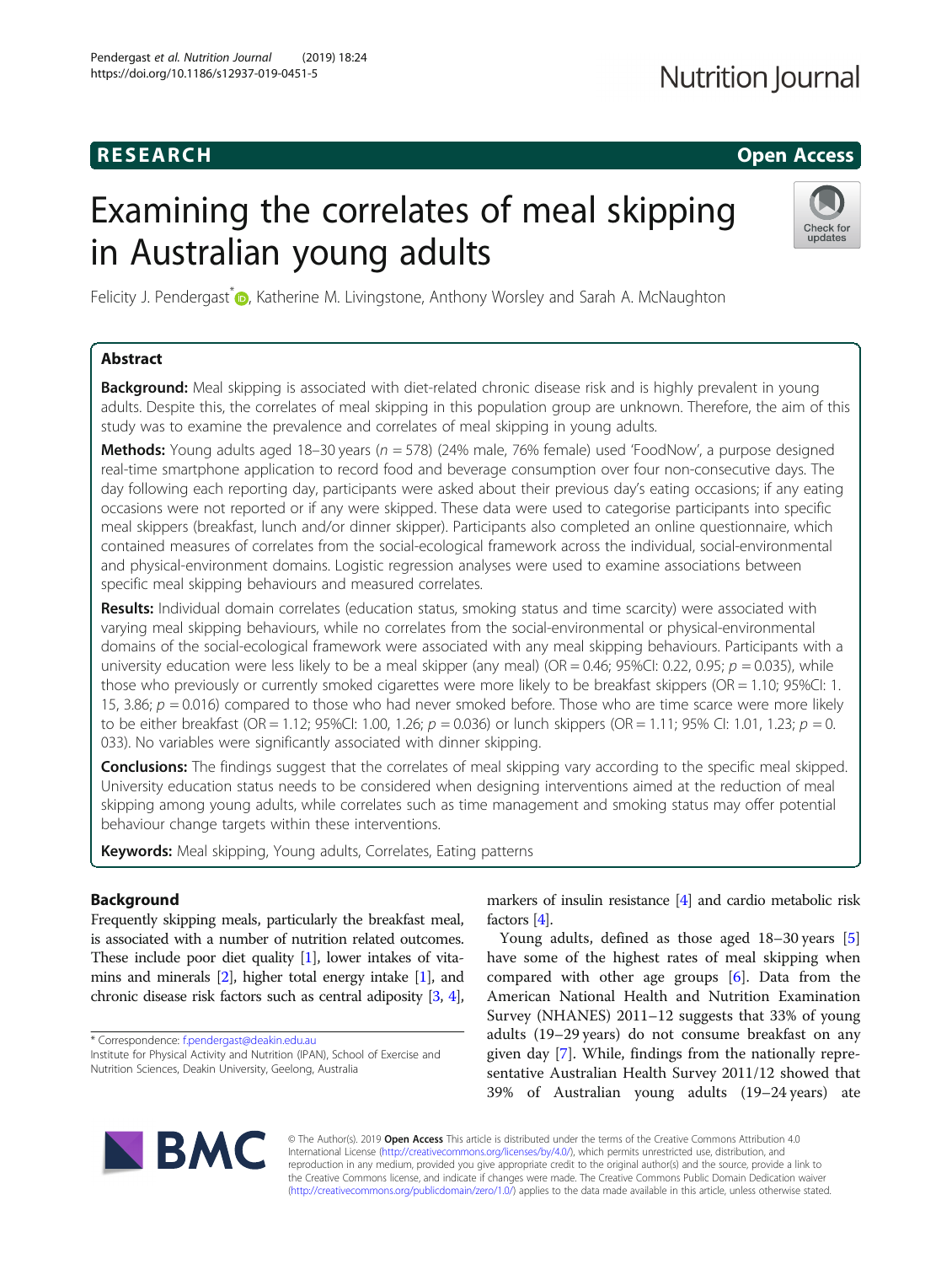breakfast less than 5 days per week, compared with 10% of children  $(8-11 \text{ years})$  and 4% of older adults  $(>65$ years) [[6\]](#page-8-0). While much of the research is focused on breakfast skipping exclusively, a recent systematic review reported that meal skipping (any meal) rates in young adults (18–30 years) ranged between 5 and 83%, with rates for skipping specific main meals varying: breakfast (14–89%), lunch (8–57%), dinner (5–47%) [[8\]](#page-8-0). Despite the health implications of meal skipping and its increased prevalence among young adult populations, limited research has explored the correlates of this eating behaviour.

A recent systematic review of 35 studies, identified 20 unique correlates which have been previously assessed in relation to meal skipping [\[8](#page-8-0)]. Sex was the most frequently assessed correlate of meal skipping, with males being more likely to skip breakfast, and females being more likely to skip the lunch or dinner meal [\[9](#page-8-0)–[11](#page-8-0)]. The concept of time or the lack of time has also been frequently assessed as one of the main self-reported influences on meal skipping [[12](#page-8-0)–[14](#page-8-0)]. Correlates of meal skipping may also differ depending on whether the meal skipped is breakfast, lunch or dinner. For example, research exploring meal skipping in university students in Ghana reported breakfast skipping to be influenced by a lack of time and lack of hunger, compared to dinner skipping which was influenced by busy schedules and weight watching [\[15](#page-8-0)]. Many of the studies within this review did not assess correlates related to specific meal skipping behaviours (breakfast, lunch or dinner), thus were limited to assessing correlates related to total meal skipping [\[8](#page-8-0)].

Conceptually, the definition of meal skipping is the omission or failure to consume one or more traditional main meal (breakfast, lunch or dinner) throughout the day [[16\]](#page-8-0). However, the current methods used to measure and define meal skipping within the literature are diverse and provide data limited by recall bias, single reporting days, and may not be capable of determining specific meal skipping behaviours [\[8](#page-8-0)]. Dietary intake assessments such as 24-h recalls, and food diaries have been used previously, yet have required adaptations to measure meal skipping and their correlates [\[11](#page-8-0), [17\]](#page-8-0). These methods are limited by participant recall bias and can result in a high participant and researcher burden due to lengthy interviews or data coding processes [[18\]](#page-8-0). Of the studies which used these methods to measure meal skipping, single days of dietary data were analysed which may not be optimal when trying to examine usual behaviours of meal skipping and its correlates [[11](#page-8-0), [17\]](#page-8-0). Specially designed food frequency questionnaires have also been used previously [\[19\]](#page-8-0), yet are often limited in their ability to provide information on what influences specific meal skipping occasions as they are designed to report averages or usual intakes over a substantial time frame (months or even a year) [\[18](#page-8-0)]. Binary response questions, numerical response items and multiple-choice items have also been used within the literature [[10,](#page-8-0) [20,](#page-8-0) [21](#page-8-0)], making comparisons of studies difficult due to the variety in response options.

In conclusion, there have been few studies of the correlates of the skipping of meals in young adults and little examination of correlates associated with skipping particular meal types [\[8](#page-8-0)]. The identification of specific meal correlates may inform the design of more effective and targeted public health messages aimed at limiting meal skipping in young adult populations. Therefore, the aim of this research was to examine the prevalence and correlates of skipping any meal and, specifically, breakfast, lunch and dinner in a young adult population using a validated real time assessment method.

# Methods

Data for this study were collected as part of the Measuring EAting in everyday Life Study (MEALS), a cross-sectional study of young adult participants conducted between April 2015 and April 2016. Participants were aged between 18 and 30 years inclusive, living in Victoria, Australia. Women who were currently pregnant or lactating were not recruited because of potential variations in their eating habits and food intake. Recruitment was conducted using social media (Facebook, Twitter) and paper-based methods (poster advertisements, flyers). After providing written consent, participants completed an online questionnaire (via Qualtrics, an online questionnaire hosting platform) and the FoodNow food diary application (app). Following completion of the study, a thank you letter and a \$25 voucher were sent to each participant. Ethical approval was granted by the Deakin University Human Ethics Advisory Group, Faculty of Health in February 2015 (HEAG-H 11\_2015).

# Measures

# Meal skipping

Meal skipping was assessed using data collected from the FoodNow app. Participants were asked to record all eating and drinking occasions in the FoodNow app on four non-consecutive days (three weekdays and one weekend day) over an eight day period [[18\]](#page-8-0). Reminders/ prompts to use the FoodNow app were sent via 'push' notifications if nothing was reported in the app for a three-hour period during waking hours (9 AM-9 PM). Participants also completed questions on the day following each active reporting day. These "following day" questions included items relevant to the previous day's sleep times, supplement use, meal skipping and misreporting behaviours. The question used to assess meal skipping was "Were there any eating occasions that you did not eat/skip?" Response options were yes/no. If yes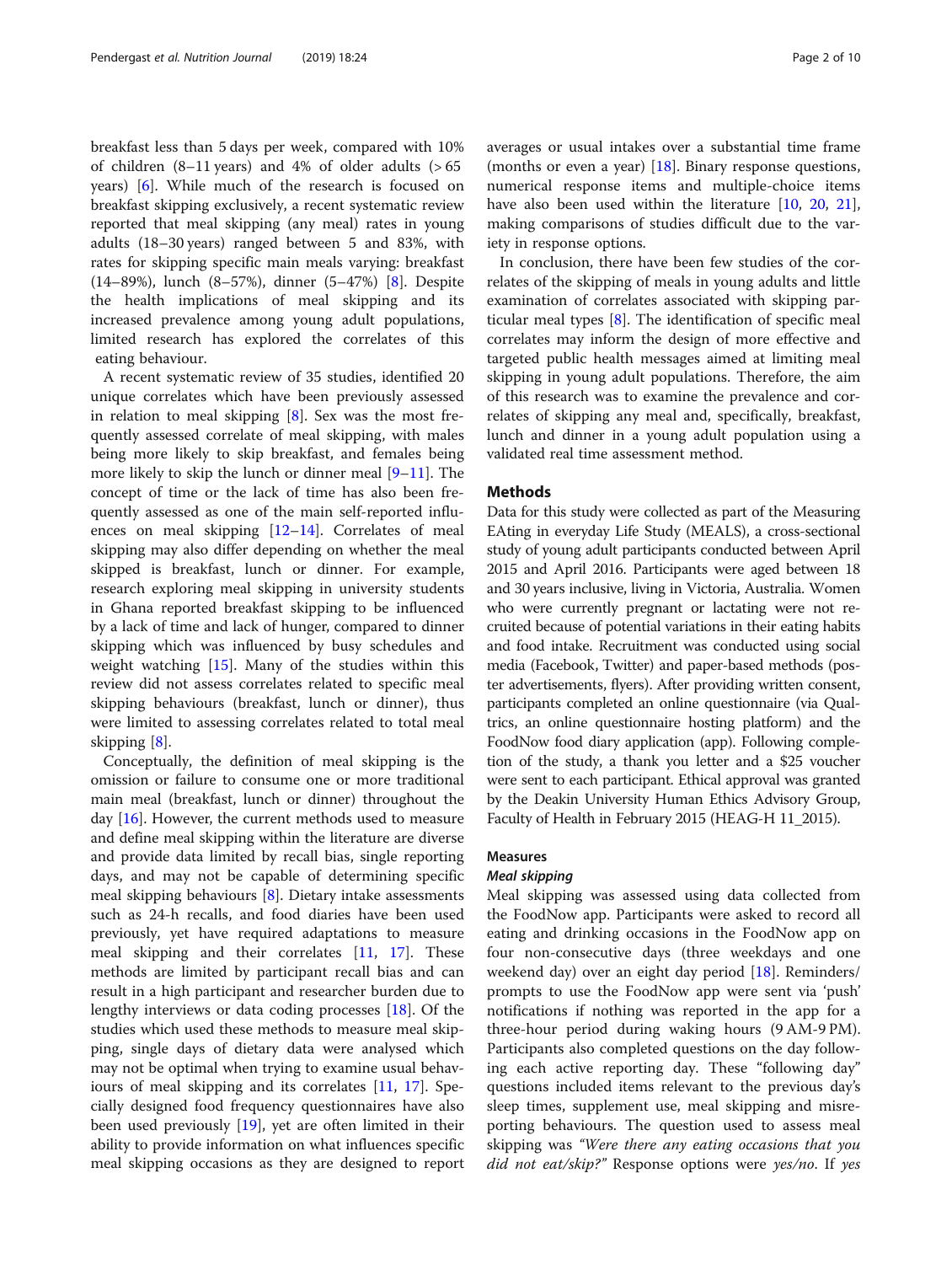was selected the name of the eating occasion/s that were skipped/not eaten were selected from a drop-down menu. Misreporting was measured by "Were there any eating occasions that you did not report?" Response options were yes/no. If yes was selected the name of the eating occasion/s that were not reported were selected from a drop-down menu. These following day questions aimed to distinguish between eating occasions that were skipped on the reporting day versus eating occasions that were eaten but not reported (i.e. reporting omissions).

An evaluation of the FoodNow food diary app comparing energy intake and energy expenditure assessed using SenseWear Armband (BodyMedia Inc., USA), has shown good agreement between these methods [\[22](#page-9-0)], with further details of the FoodNow app available elsewhere [\[22\]](#page-9-0).

Participants were categorised into meal skippers (any meal), breakfast skippers, lunch skippers and dinner skippers based on the following criteria. Meal skipping (any meal) was defined as skipping  $\geq 25\%$  of all main meals (breakfast, lunch and dinner) across their reporting days [\[3](#page-8-0)]. Therefore, across four days of reporting, there were 12 possible main meals, with a meal skipper (any meal) identified as those skipping four or more traditional meals. Specific meal skippers were categorised with a similar criterion; skipping  $\geq 25\%$  of the specific meal across the reporting period [\[3](#page-8-0)]. An individual participant could be categorised as a meal skipper (any meal) and/or a specific meal(s) skipper (i.e. they could be both a breakfast and lunch skipper). This definition was based on previous research in this field [[3\]](#page-8-0).

# Correlates of meal skipping

Potential correlates of meal skipping were measured using the online questionnaire which included measures from three domains of the social-ecological framework (individual, social-environmental and physical-environment) as originally proposed by Story et al. [\[23](#page-9-0)]. The social-ecological framework has previously been used in nutrition [[23](#page-9-0)] and combines ecological perspectives with social cognitive theories resulting in a multi-level framework that is useful for understanding and examining correlates of eating behaviours. Potential influences from the macro system domain of the social-ecological framework were not assessed within this study, due to their distal and indirect role in influencing meal skipping [[24](#page-9-0)]. Where possible, previously developed items from the literature with known reliability were used to measure correlates of meal skipping. Additional file [1](#page-8-0): Table S1 presents the full list of measures included in the questionnaire with response options and data on reliability.

# Individual level correlates

Demographic variables were measured in the online questionnaire. Education was categorised as "holding a

university degree" or "not having a university degree" [[25\]](#page-9-0). Ethnicity was measured as country of birth and was categorised as "born in Australia" and "born outside of Australia". Participants were also asked if they avoided any foods due to culture, religion or ethical reasons (yes or no) [\[26](#page-9-0)].

Smoking status was categorised as "never smoked", or "ex, occasionally or regular smoker" [\[25\]](#page-9-0). These cuts points were chosen as previous research suggests that ex-smokers retain dietary behaviours similar to those of current smokers [[27](#page-9-0)]. Physical activity (PA) was measured by the International Physical Activity Questionnaire (IPAQ) - Short form [\[28\]](#page-9-0). This validated questionnaire assesses PA, specifically walking, moderate-intensity activities and vigorous intensity activities in both frequency and duration. From these items total minutes/week of various intensities of PA were calculated. Time spent in vigorous and moderate intensity PA per week was compared with the national guidelines for PA (> 150 min of moderate or > 75 min of vigorous activity per week) [[29](#page-9-0)] to categorise participants into whether they "met" or "did not meet PA guidelines".

A range of pre-existing validated multi-item scale measures were included in the online questionnaire to measure time scarcity, self-efficacy, food insecurity and general nutrition knowledge. Time scarcity was measured by a four item measure used previously in Project EAT [[30](#page-9-0)], with items scored 1–4 forming a composite score 4–16. Self-efficacy was measured by an adapted version of Sallis's self-efficacy scale for health-related diet and exercise behaviours [[31](#page-9-0)]. The 17 items were summed resulting in scores between 17 and 85. Food insecurity was measured by the guide to measuring household food security scale [[32](#page-9-0)], which is a five-item scale with each affirmative response awarded one point. The responses were summed to form a scale with a score ranging from 1 to 5. The 51 item General Nutrition Knowledge Questionnaire was used to assess participants' nutritional knowledge, with each correct item awarded one point. These were then summed to form a score from 0 to 51 [\[33\]](#page-9-0).

Mood, hunger, weight control, habit and taste were assessed using items which asked participants "How likely are the following factors going to result in SKIP-PING a main meal (breakfast, lunch or dinner)?" Five-point Likert response scales were used (not at all likely to extremely likely). Due to lack of existing measures, these items were created specifically for this study. Test-retest reliability was examined in a separate sample of young adults ( $n = 90$ ) with items administered two weeks apart, with agreement measured by weighted kappas. Moderate levels of agreement (weight kappas 0.41–0.60) were recorded for the mood, hunger and habit measures, with fair agreement (weight kappas 0.21–0.40) for weight control and taste.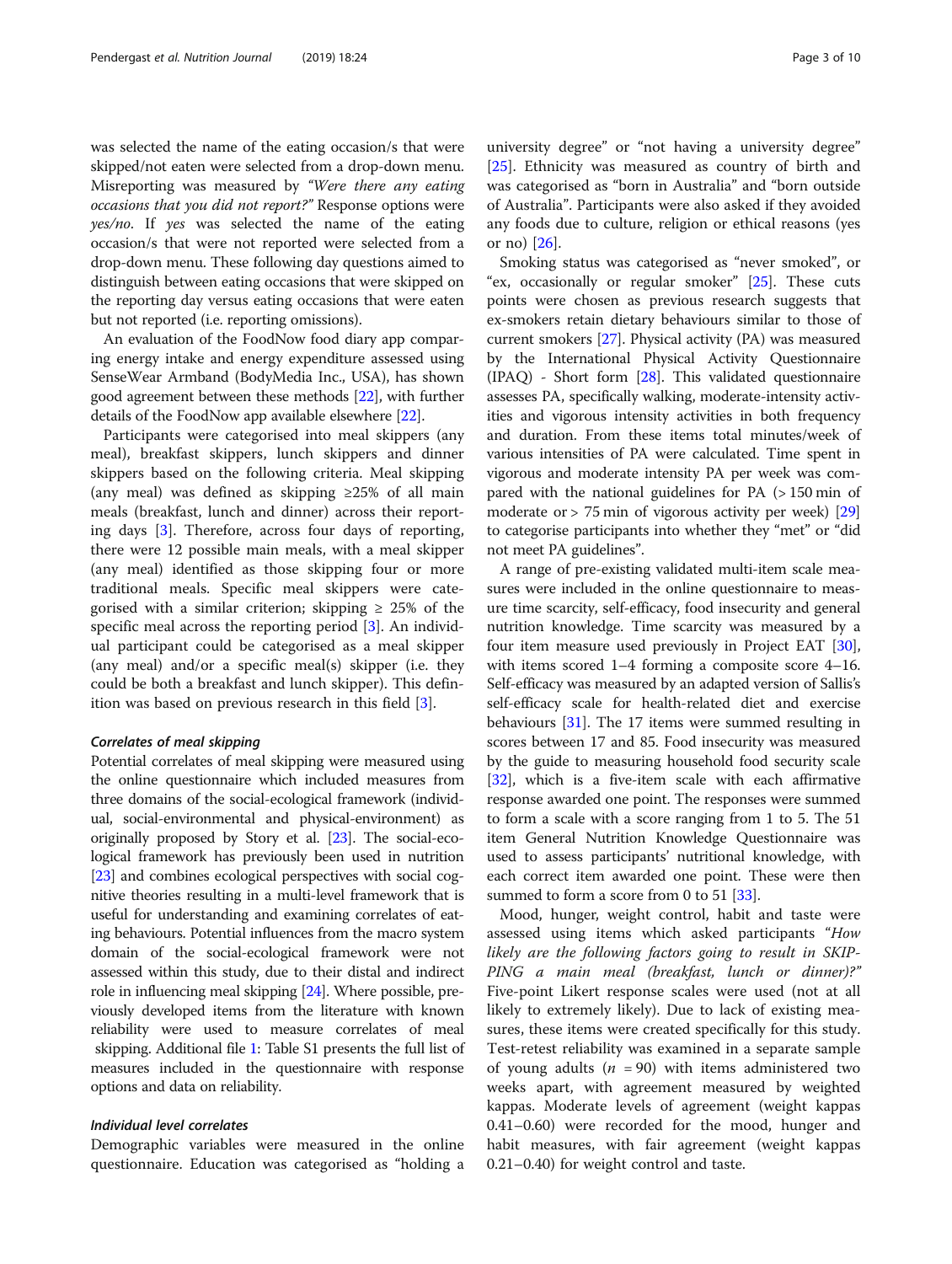# Social-environmental correlates

The social-environmental correlates included relationship status and the preferences of others at the eating occasion. The preferences of others were measured by items that asked participants "How likely are the following factors going to result in SKIPPING a main meal (breakfast, lunch or dinner)?" These items were assessed on five-point Likert scales (not at all likely to extremely likely). Test-retest results found fair agreement (weight kappas 0.21–0.40) for this scale. Relationship status was measured in the online questionnaire and was categorised as "in a relationship" or "not in a relationship".

# Physical-environment correlates

Housing type and socio-economic living environment [[34\]](#page-9-0) were investigated for associations with meal skipping. Current housing or living situation was aggregated into three categories based on living with family, friends or alone. Social-economic position was measured using the Socio-economic Index for Areas (SEIFA) Index for Relative Socio-economic Disadvantage [\[34\]](#page-9-0). Postcodes were used to assign a composite index score. These scores were derived from Census data relating to attributes such as low income, low educational attainment and unskilled occupations and were categorised into high, medium or low categories.

# **Covariates**

Body mass index (BMI), sex and age were considered as covariates in this study, as recent literature suggests that these variables are associated with meal skipping and the included correlates  $[8, 15]$  $[8, 15]$  $[8, 15]$  $[8, 15]$ . Height (cm) and weight (kilograms) were self-reported by participants in the online questionnaire and BMI was calculated as weight (in kilograms)/height (in metres $^2$ ) [\[35](#page-9-0)].

# Data analysis

Logistic regression analyses were used to examine associations between potential correlates (dependant variable) and meal skipping (any meal), breakfast skipping, lunch skipping and dinner skipping (independent variable). Bivariate logistic regression analyses (Model 1) were used to examine associations between each potential correlate and each meal skipping behaviour (e.g. meal skipping (any meal)). Only variables that were statistically significant in model 1 were included in model 2 (multivariate logistic regression analyses). All variables included in model 2 were tested for multicollinearity using tolerance and variance inflation factors (VIFS); no multicollinearity was identified. All models were adjusted for age (continuous), sex and BMI (continuous). Results are reported as odds ratios (OR) and considered statistically significant at a *P*-value of  $< 0.05$ . STATA version 14 (Stata Corporation) was used for all analyses.

STROBE-nut was reference throughout the preparation and conduction of this study to help strengthen the delivery and reporting of observational nutritional studies (Additional file [2](#page-8-0): Table S2) [[36](#page-9-0)].

# Results

Nine hundred and eighty-six participants were recruited into this study. A total of 880 participants (611 female, 269 male) aged 18–30 years (mean age: 24.2 (SD 3.6) years) from Victoria, Australia completed the online questionnaire. Participants' were excluded from this analysis if they did not complete the online questionnaire  $(n = 106)$ , if they had not completed any following day questions ( $n = 175$ ) or if they had less than three days of following day data ( $n = 127$  $n = 127$  $n = 127$ ) (Fig. 1). Three days of dietary data has previously been reported to be sufficient for reporting mean energy intake  $[18]$ . A complete case analysis approach was used with regard to excluding participants from analysis.

Five-hundred and seventy-eight participants had three or four days of following day data and were assessed for meal skipping (any meal), breakfast, lunch and dinner skipping. Of this sample, there were 57 meal skippers (any meal) (10%), 87 breakfast skippers (15%), 72 lunch skippers (12%), and 58 dinner skippers (10%). A total of 296 participants did not skip any meals (51%). The majority of the 578 participants held university degrees (56%), were born in Australia (75%), were in a relationship (54%), lived in a suburb ranked with a high SEIFA score (61%), lived outside of the family home (52%), were non-smokers (80%), and met the physical activity guidelines (66%) (Table [1](#page-5-0)).

## Correlates of meal skipping

Table [2](#page-6-0) presents the results of the logistic regression analysis (model 2) that examined associations between potential correlates and meal skipping (any meal), breakfast skipping, lunch skipping and dinner skipping. In model 2, one individual domain variable (education status) remained significantly associated with meal skipping (any meal). Participants with a university degree had lower odds of being a meal skipper (any meal) (54%) compared to those without a university degree  $(OR =$ 0.46; 95%CI: 0.22, 0.95;  $p = 0.035$ ).

Breakfast skipping was associated with two individual domain variables in model 2 (smoking status and time as a barrier). The odds of participants who had previously or currently still smoked cigarettes being a breakfast skipper were 10% higher (OR = 1.10; 95%CI: 1.15, 3.86;  $p = 0.016$ ) compared to those who have never smoked cigarettes. Participants who were time scarce had higher odds (12%) of being a breakfast skipper (OR  $= 1.12$ ; 95%CI: 1.00, 1.26;  $p = 0.036$ ). Lunch skipping was associated with one individual domain variable (time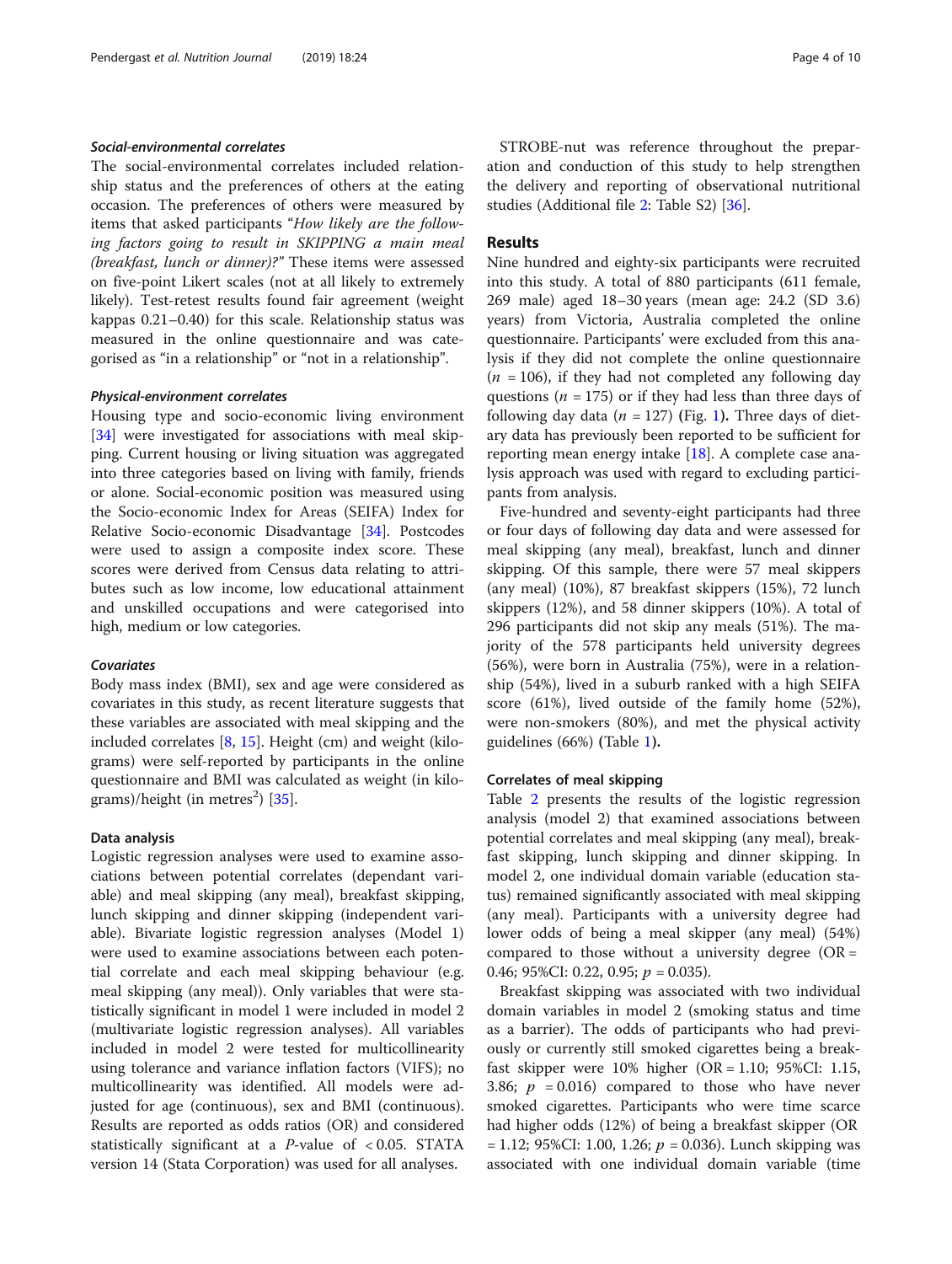<span id="page-4-0"></span>

scarcity). Participants who were time scarce had higher odds  $(11\%)$  of being a lunch skipper  $(OR = 1.11; 95\% \text{ CI}:$ 1.01, 1.23;  $p = 0.033$ ). Dinner skipping was not associated with any variables in model 2.

# **Discussion**

This study examined the prevalence and correlates of meal skipping (any meal), breakfast skipping, lunch skipping and dinner skipping among young adults using a social-ecological framework. The prevalence of meal skipping varied according to the meal skipping behaviour with 15% of the sample defined as breakfast skippers, 12% as lunch skippers, 10% as dinner skippers and 10% as overall meal skippers (any meal). These meal skipping rates are consistent with those reported in a recent systematic review [[8\]](#page-8-0). Only correlates from the individual domain of the social-ecological framework were associated with meal skipping and correlates varied according to the specific meal skipping behaviours. Not having a university degree was associated with meal skipping (any meal), while time scarcity was associated with both breakfast and lunch skipping, while smoking was associated with breakfast skipping.

In the current study, participants without a university degree had higher odds of being a meal skipper (any

meal). While the association between university degree completion and meal skipping behaviours has not previously been investigated, there are well known socioeconomic gradients in dietary intakes [\[37](#page-9-0), [38\]](#page-9-0). A possible explanation for the associations between meal skipping and education relates to the indirect links between health literacy and education. Health literacy is the capacity to obtain and process basic health information and medical advice, and has been linked with regular meal consumption [[39](#page-9-0)]. Although speculative the link between increased health literacy and meal consumption is thought to be due to individuals being more likely to engage in health promoting behaviours due to their increased understanding of healthy eating messages [\[39](#page-9-0)]. Previous literature suggests there is a positive association between health literacy and tertiary education completion [\[40](#page-9-0)–[42\]](#page-9-0), thus offering an understanding to the association found between university education and total meal skipping seen in this study.

In the current study, time scarcity was positively associated with breakfast and lunch skipping. This is consistent with previous research that has shown that young people's perception of time is one of the most commonly reported influences on meal skipping [[8\]](#page-8-0). Lack of time or time scarcity refers to the perception of not having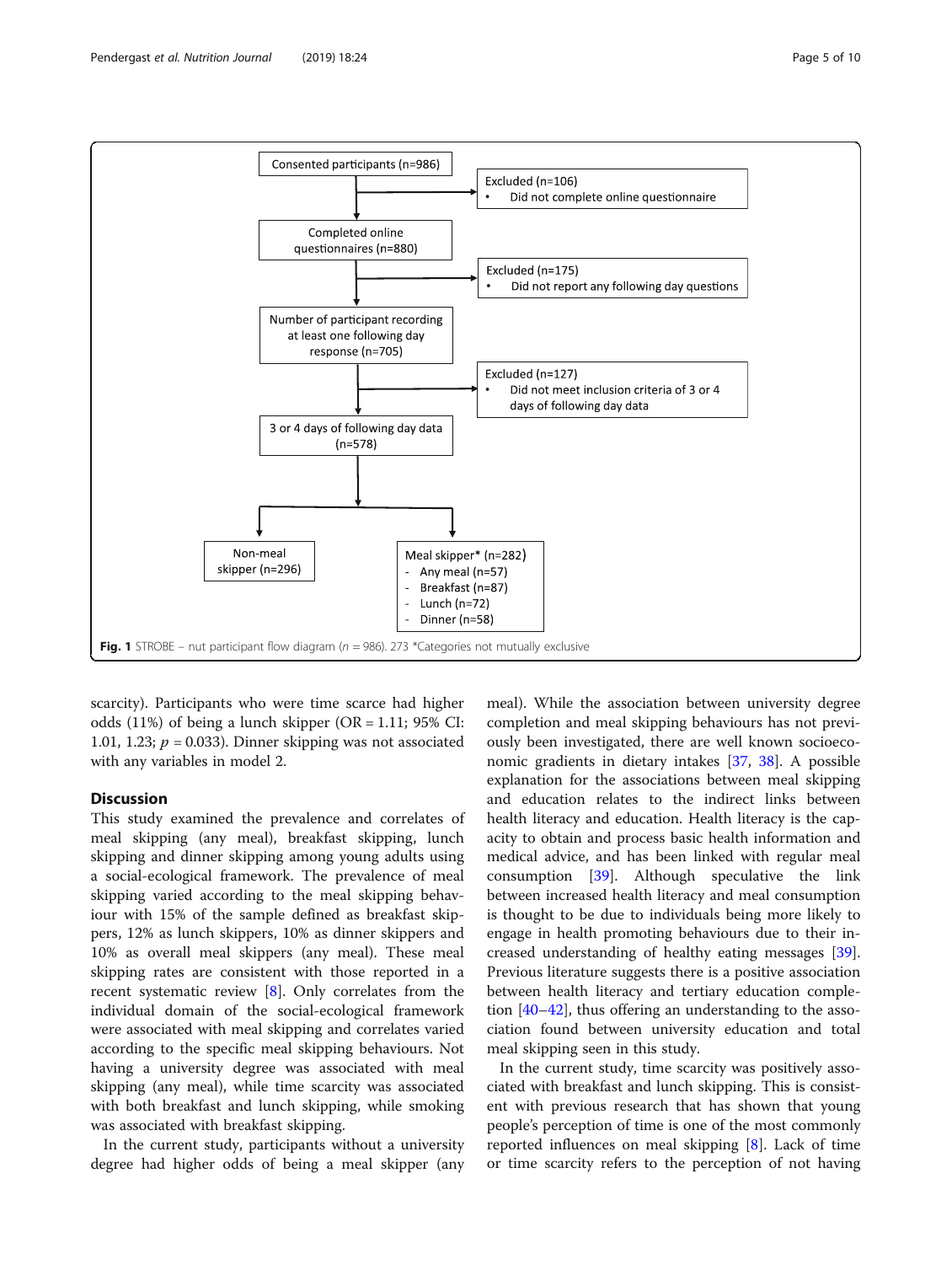<span id="page-5-0"></span>Table 1 Socio-demographic and health behaviour characteristics of the young adult participants ( $n = 578$ )

| Characteristic                                      | n (%) <sup>a</sup> |
|-----------------------------------------------------|--------------------|
| Socio-demographic                                   |                    |
| Age (years), Mean ± SD                              | $24.2 \pm 3.5$     |
| Sex                                                 |                    |
| Male                                                | 139 (24)           |
| Female                                              | 439 (76)           |
| Education                                           |                    |
| No university degree                                | 235 (40)           |
| University degree                                   | 343 (59)           |
| Country of birth                                    |                    |
| Australia                                           | 437 (76)           |
| Other                                               | 141 (24)           |
| Relationship status                                 |                    |
| In a relationship                                   | 310 (54)           |
| Single                                              | 268 (46)           |
| <b>SEIFA</b>                                        |                    |
| Low                                                 | 75 (13)            |
| Medium                                              | 151 (26)           |
| High                                                | 352 (61)           |
| Living situation                                    |                    |
| Living with family                                  | 212 (37)           |
| Living alone                                        | 66 (11)            |
| Living with flatmates or friends                    | 300 (52)           |
| Health behaviour                                    |                    |
| Body mass index (kg/m <sup>2</sup> ), Mean $\pm$ SD | $23.1 \pm 4.4$     |
| Smoker                                              |                    |
| Never                                               | 471 (81)           |
| Ex, Occasionally, Regularly smoke                   | 107 (19)           |
| Physical activity                                   |                    |
| Do not meet guidelines                              | 208 (34)           |
| Meeting guidelines                                  | 370 (66)           |

<sup>a</sup>Values are n (%) unless otherwise specified

SEIFA Socioeconomic Index for Areas (measure of social economic status) SD Standard deviation

enough time to complete the tasks that an individual wants or needs to do in a specific period [\[43\]](#page-9-0). Young adults are in a period of transition with multiple priorities and time pressures including further education, employment, and social commitments [\[44](#page-9-0), [45\]](#page-9-0). These competing demands and time restrictions may place increased demands on the individual, potentially creating a feeling of time scarcity, thus resulting in meal skipping.

Participants who were previous or current smokers were more likely to be breakfast skippers than those who have never smoked cigarettes. These results are consistent with previous studies of both adolescent [\[46,](#page-9-0) [47](#page-9-0)] and adults [[47](#page-9-0), [48](#page-9-0)]. Cigarettes contain nicotine, an addictive substance, which has been reported to decrease appetite through the activation of the pro-opiomelanocortin neurons [[49](#page-9-0)]. Due to the effects cigarettes have on feelings of satiety and appetite, many individuals report using smoking as a form of weight control [\[49\]](#page-9-0). The addictive nature of nicotine may result in cigarette smoking becoming a habitual behaviour [[49\]](#page-9-0). Previous research on the habits associated with individual eating occasions or meals has shown that the influence of habit is stronger within similar meals than between different meals (due to associations between habits and cues) [\[50\]](#page-9-0). For example, the breakfast meal is more likely to be similar in composition to a breakfast meal on a different day of the week when compared to the composition of the dinner meal on the same day [[50\]](#page-9-0). In addition, habits appear to be strongest in the morning due to the generally limited availability of cognitive resources at this time of the day [[51\]](#page-9-0). The association between smoking and breakfast skipping seen in this study could be a result of the nicotine induced addictive habit of replacing a morning breakfast meal with a cigarette.

All correlates reported as significantly associated with meal skipping in this study were from the individual domain of the social-ecological framework. Previous research on meal skipping has identified relationships with correlates from both the social environmental domain and the physical environmental domain of the social-ecological framework [\[8\]](#page-8-0). The variable of "being sociable" has been reported in previous research with participants ranking it as an important perceived correlate of meal skipping (any meal) [[52](#page-9-0)]. The current study assessed two social-environment correlates; relationship status and the influence of other people at the eating occasion, with neither variable reported as significant to any meal skipping categories. Physical-environmental correlates such as rural/urban living environments and house type have also been reported to influence meal skipping (any meal) [\[53,](#page-9-0) [54](#page-9-0)]. The current study assessed two physical-environmental correlates (SEIFA and housing type), with neither significantly associated with meal skipping behaviours. This may be explained by the lack of variability within the sample, with 61% of current participants residing in suburbs ranked as high according to the SEIFA definitions. Housing type or living situation was also unevenly distributed across the sample with only 11% residing alone compared to residing with family (37%) or flatmates or friends (52%). This variable has not been tested as a correlate of meal skipping in this format, with previous research only comparing those residing in residential halls compared to non-residential hall living [\[54](#page-9-0)]. Further studies with more diverse samples are required to examine these factors further.

The present study has a number of strengths and limitations. Firstly, this study measured meal skipping using a 'real time' food diary method with multiple days of dietary data that had been previously evaluated against a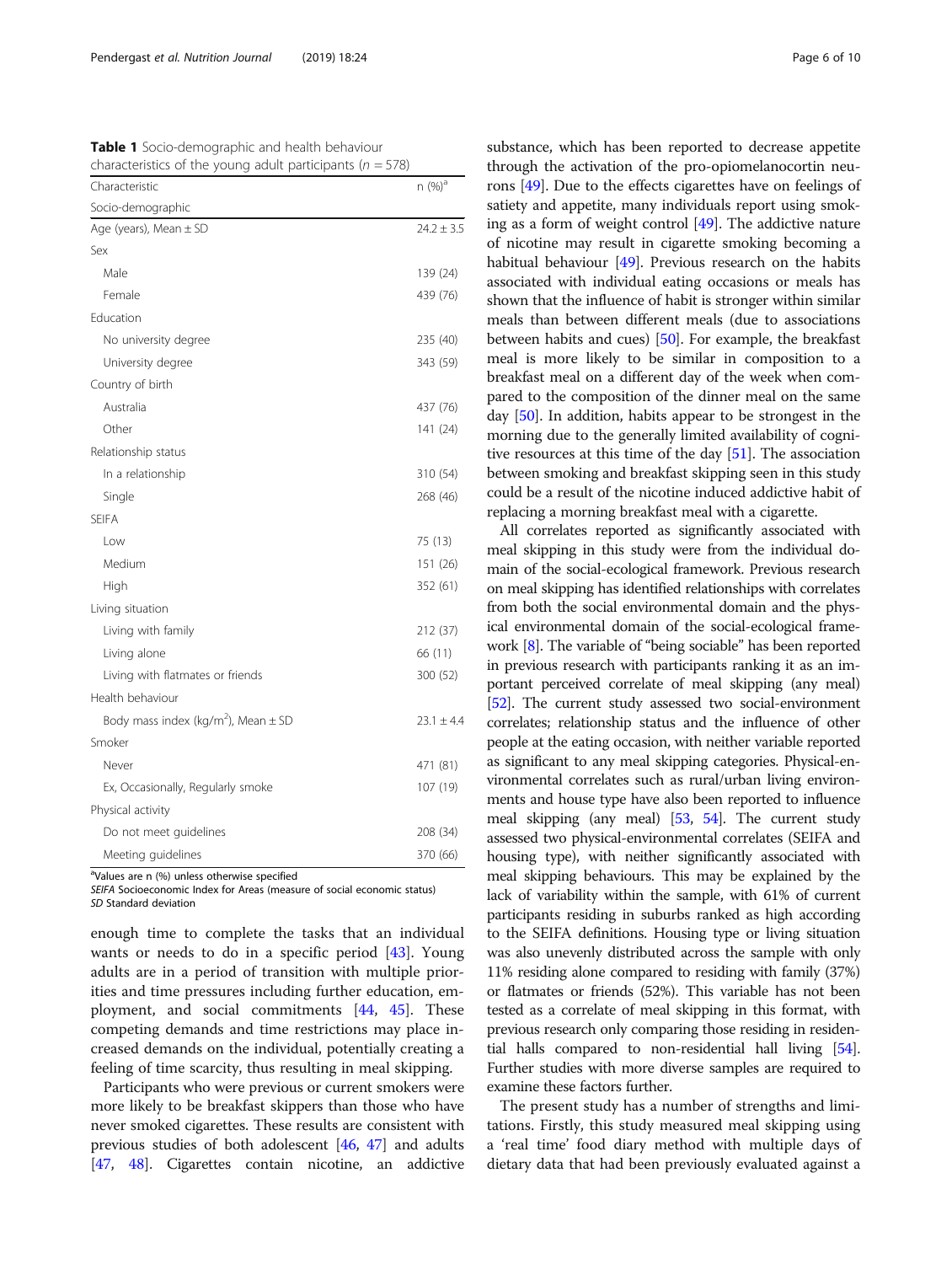<span id="page-6-0"></span>Table 2 Multi-variable adjusted odds ratio and 95% CI of meal skipping behaviours according to correlates from the individual, social-environmental and physical-environmental domains

| Variable                                        | Meal skipping (any meal)      |                          | Breakfast skipping                                                |              | Lunch skipping                                                         |                          | Dinner skipping        |              |
|-------------------------------------------------|-------------------------------|--------------------------|-------------------------------------------------------------------|--------------|------------------------------------------------------------------------|--------------------------|------------------------|--------------|
|                                                 | OR (95% CI)                   | $p^{\wedge}$             | OR (95% CI)                                                       | $P^{\wedge}$ | OR (95% CI)                                                            | $p^{\wedge}$             | OR (95% CI)            | $P^{\wedge}$ |
| <b>INDIVIDUAL DOMAIN</b>                        |                               |                          |                                                                   |              |                                                                        |                          |                        |              |
| Education                                       |                               |                          |                                                                   |              |                                                                        |                          |                        |              |
| No University degree                            | Reference                     |                          | Reference                                                         |              | Reference                                                              |                          | Reference              |              |
| University degree                               | $0.46$ (0.22, 0.95) $0.035 -$ |                          |                                                                   |              |                                                                        |                          |                        |              |
| Ethnicity                                       |                               |                          |                                                                   |              |                                                                        |                          |                        |              |
| Australia                                       | Reference                     |                          | Reference                                                         |              | Reference                                                              |                          | Reference              |              |
| Other                                           |                               |                          | 1.66 (0.96, 2.86)                                                 | 0.07         |                                                                        |                          |                        |              |
| Food culture/religion                           |                               |                          |                                                                   |              |                                                                        |                          |                        |              |
| Yes                                             | Reference                     |                          | Reference                                                         |              | Reference                                                              |                          | Reference              |              |
| No                                              |                               |                          |                                                                   |              |                                                                        |                          |                        |              |
| Smoking status                                  |                               |                          |                                                                   |              |                                                                        |                          |                        |              |
| Never                                           | Reference                     |                          | Reference                                                         |              | Reference                                                              |                          | Reference              |              |
| Ex, Occasionally, Regularly smoke               | 1.79 (0.88, 3.65)             | 0.11                     | $1.10(1.15, 3.86) 0.016 -$                                        |              |                                                                        |                          |                        |              |
| Physical activity                               |                               |                          |                                                                   |              |                                                                        |                          |                        |              |
| Not meeting guidelines                          | Reference                     |                          | Reference                                                         |              | Reference                                                              |                          | Reference              |              |
| Meeting guidelines                              | 0.65 (0.35, 1.19)             | 0.16                     |                                                                   |              | 0.61 (0.36, 1.03)                                                      | 0.07                     |                        |              |
| Time as a barrier                               | 1.10 (0.96, 1.26)             | 0.17                     |                                                                   |              | 1.12 (1.00, 1.26) 0.036 1.11 (1.01, 1.23) 0.033 1.11 (0.98, 1.27) 0.11 |                          |                        |              |
| Self-efficacy to prepare foods                  | 0.98 (0.95, 1.01)             | 0.20                     | $0.98$ (0.96, 1.01)                                               | 0.16         | ÷,                                                                     | $\overline{\phantom{0}}$ | 1.00 (0.97, 1.02)      | 0.86         |
| Food insecurity                                 |                               |                          |                                                                   |              |                                                                        |                          | 1.11(0.91, 1.36)       | 0.30         |
| Nutritional knowledge                           |                               | $\overline{\phantom{0}}$ |                                                                   |              |                                                                        |                          |                        |              |
| Mood                                            | 0.99 (0.77, 1.27)             | 0.93                     | 0.93 (0.75, 1.15)                                                 | 0.48         |                                                                        | $\overline{\phantom{0}}$ | 1.16 (0.90, 1.48)      | 0.25         |
| Hunger                                          | 1.20 (0.94, 1.54)             | 0.14                     | 1.09 (0.89, 1.33)                                                 | 0.41         | 1.19 (0.99, 1.41)                                                      | 0.06                     | 1.00 (0.78, 1.27)      | 0.30         |
| Weight control                                  |                               |                          |                                                                   |              |                                                                        | $\qquad \qquad -$        | 1.13 (0.89, 1.43) 0.30 |              |
| Habit                                           | 1.05 (0.84, 1.34)             | 0.66                     | 1.12 (0.93, 1.00)                                                 | 0.16         | $\overline{\phantom{0}}$                                               | $\overline{\phantom{0}}$ | 1.10 (0.87, 1.40) 0.42 |              |
| Taste                                           |                               |                          |                                                                   |              |                                                                        |                          |                        |              |
| SOCIAL-ENVIRONMENTAL DOMAIN                     |                               |                          |                                                                   |              |                                                                        |                          |                        |              |
| Relationship status                             |                               |                          |                                                                   |              |                                                                        |                          |                        |              |
| In a relationship                               | Reference                     |                          | Reference                                                         |              | Reference                                                              |                          |                        |              |
| Single                                          |                               |                          |                                                                   |              |                                                                        |                          |                        |              |
| Preference of other people at eating occasion - |                               |                          |                                                                   |              |                                                                        |                          |                        |              |
| PHYSICAL-ENVIRONMENTAL DOMAIN                   |                               |                          |                                                                   |              |                                                                        |                          |                        |              |
| <b>SEIFA</b>                                    |                               |                          |                                                                   |              |                                                                        |                          |                        |              |
| Low                                             | Reference                     |                          | Reference                                                         |              | Reference                                                              |                          |                        |              |
| Medium                                          |                               |                          |                                                                   |              |                                                                        |                          |                        |              |
| High                                            |                               |                          |                                                                   |              |                                                                        |                          |                        |              |
| Housing type                                    |                               |                          |                                                                   |              |                                                                        |                          |                        |              |
| Living with family                              | Reference                     |                          | Reference                                                         |              | Reference                                                              |                          |                        |              |
| Living alone                                    |                               |                          |                                                                   |              |                                                                        |                          |                        |              |
| Living with flatmates                           |                               |                          |                                                                   |              |                                                                        |                          |                        |              |
| <b>COVARIATES</b>                               |                               |                          |                                                                   |              |                                                                        |                          |                        |              |
| Age                                             |                               |                          | 0.92 (0.84, 1.00)                                                 | 0.06         |                                                                        |                          | 0.92 (0.85, 1.00) 0.05 |              |
| BMI                                             |                               |                          | 1.06 (1.00, 1.12) 0.039 1.06 (1.00, 1.11) 0.032 1.04 (0.99, 1.10) |              |                                                                        | 0.10                     | $\equiv$               |              |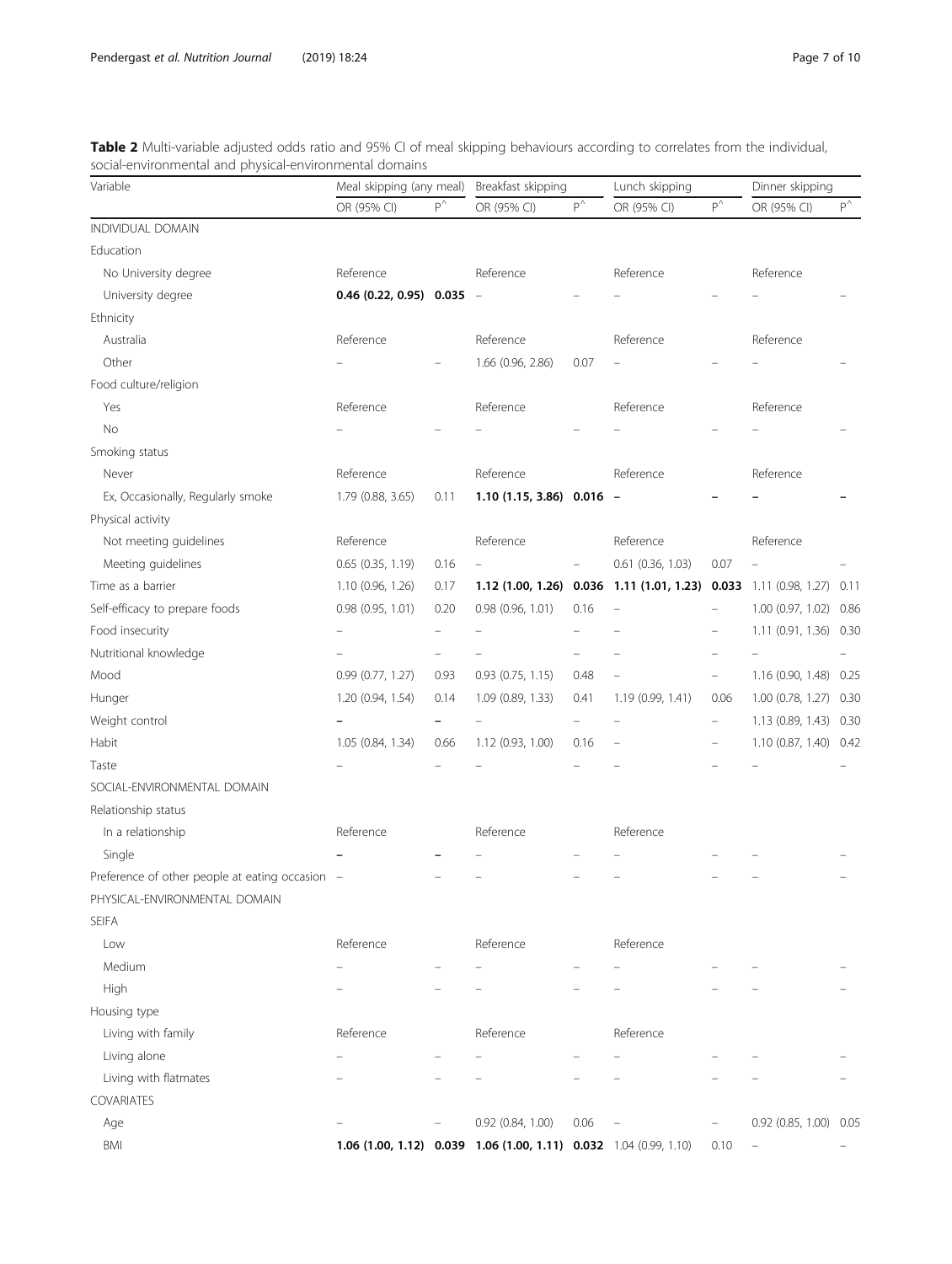| Variable |                                                  | Meal skipping (any meal) Breakfast skipping |             |                    |             | Lunch skipping |             | Dinner skipping |  |
|----------|--------------------------------------------------|---------------------------------------------|-------------|--------------------|-------------|----------------|-------------|-----------------|--|
|          | OR (95% CI)                                      |                                             | OR (95% CI) | $D^{\prime\prime}$ | OR (95% CI) |                | OR (95% CI) |                 |  |
| Sex      |                                                  |                                             |             |                    |             |                |             |                 |  |
| Male     | Reference                                        |                                             | Reference   |                    | Reference   |                |             |                 |  |
| Female   | <b>0.49 (0.26, 0.93) 0.030</b> 0.68 (0.39, 1.17) |                                             |             | 0.17               |             |                |             |                 |  |

Table 2 Multi-variable adjusted odds ratio and 95% CI of meal skipping behaviours according to correlates from the individual, social-environmental and physical-environmental domains (Continued)

Results presented are the fully adjusted multivariable model, which includes all variables found to be substantially associated with the respective meal skipping behaviour in their Model 1 and age sex and BMI

 $\wedge$ P-values were calculated using ordinal regression; P-Values < 0.05 are bolded

Abbreviations: CI confidence intervals, OR odds ratio, BMI Body Mass Index, SEIFA Socioeconomic Index for Areas

comparable valid method [[22\]](#page-9-0). Secondly, this study included a wide range of potential correlates covering multiple domains of the social-ecological framework. Thirdly, online questionnaires were used, which offers the benefits of lower participant and researcher burden whilst lowering administration costs.

As there is currently no consensus on assessment and definitions of meal skipping within the literature [\[8\]](#page-8-0), the methods and criteria used within this study were based on those from previous studies with a number of refinements. The current study used multiple days of dietary data, and real time data of eating consumption as opposed to recalled consumption and allowed the examination of specific meal skipping behaviours (breakfast, lunch or dinner). The criteria used to classify meal skipping behaviour provided a clearly defined approach for the categorization of specific meal skipping behaviours.

There are a number of limitations of this study. Firstly, the sample was predominantly female, and a large proportion of the sample was of high socio-economic position, and therefore the generalisability of findings is unclear. This is important as previous literature documents sex difference in correlates such as the likeliness to use meal skipping as a weight control technique, with increased rates seen in females compared to males (49 and 18% respectively) [[55](#page-9-0)]. Future research may need to consider alternative recruitment strategies to ensure that a range of participants, varying in sex and social economic position, are recruited to decrease bias associated with the current sample. While Facebook recruitment allows targeted advertisements based on a number of factors such as age, sex and location, recruitment of males and participants from low SES areas was challenging. Therefore, alternative targeted strategies such as collaboration with organisations that males or those from a low SES background are connected to e.g. local sporting teams or events held for young adults may be needed. Related to this is the reduced sample size included in the final analysis, which may introduce bias. Analysis of the original sample, the excluded participants and the final analysis sample suggests that there were no substantial differences with respect to important

characteristics such as age, BMI or SEIFA across groups. However, as previously described the analysis sample was predominantly female, and therefore concerns about external validity are still relevant and results should be interpreted in light of this.

Secondly, the cross-sectional design of this study limits inferences of causality. Longitudinal and experimental studies would help to test possible causal pathways between the variables. However, cross-sectional studies may provide important hypothesis generating data in the first instance before moving towards more complex study designs which are relevant when previous literature is limited. Thirdly, this study developed new measures of a number of potential influences on meal skipping (mood, hunger, weight control, habit and taste) as there were no existing measures available Test-retest reliability suggested moderate to fair agreement, which may explain the lack of associations, and therefore further work is required to refine these measures. Further work to develop comprehensive measures of complex constructs such as time scarcity as specific influences over young people's lifestyle behaviours may improve our understanding of these correlates. Fourthly, education status was measured as a binary variable (university degree versus no university degree). Previous research has shown that any amount of time spent in university education (incomplete university education) can impact health literacy [\[56](#page-9-0)], thus future research may warrant examination of this correlate as a continuous variable during analysis.

The present findings have important implications for future eating patterns research. For example, prevalence of meal skipping varies across different eating occasions as do the potential correlates that influence meal skipping. These findings suggest that interventions to reduce specific meal skipping behaviours should be designed taking into consideration the relevant correlates such as time scarcity (breakfast, lunch) and smoking status (breakfast). Interventions should also be developed with consideration of the socio-economic differentials identified in this study, and in other literature [[37](#page-9-0), [38\]](#page-9-0). The method of capturing eating occasions and meal skipping used within this study collected data in real time and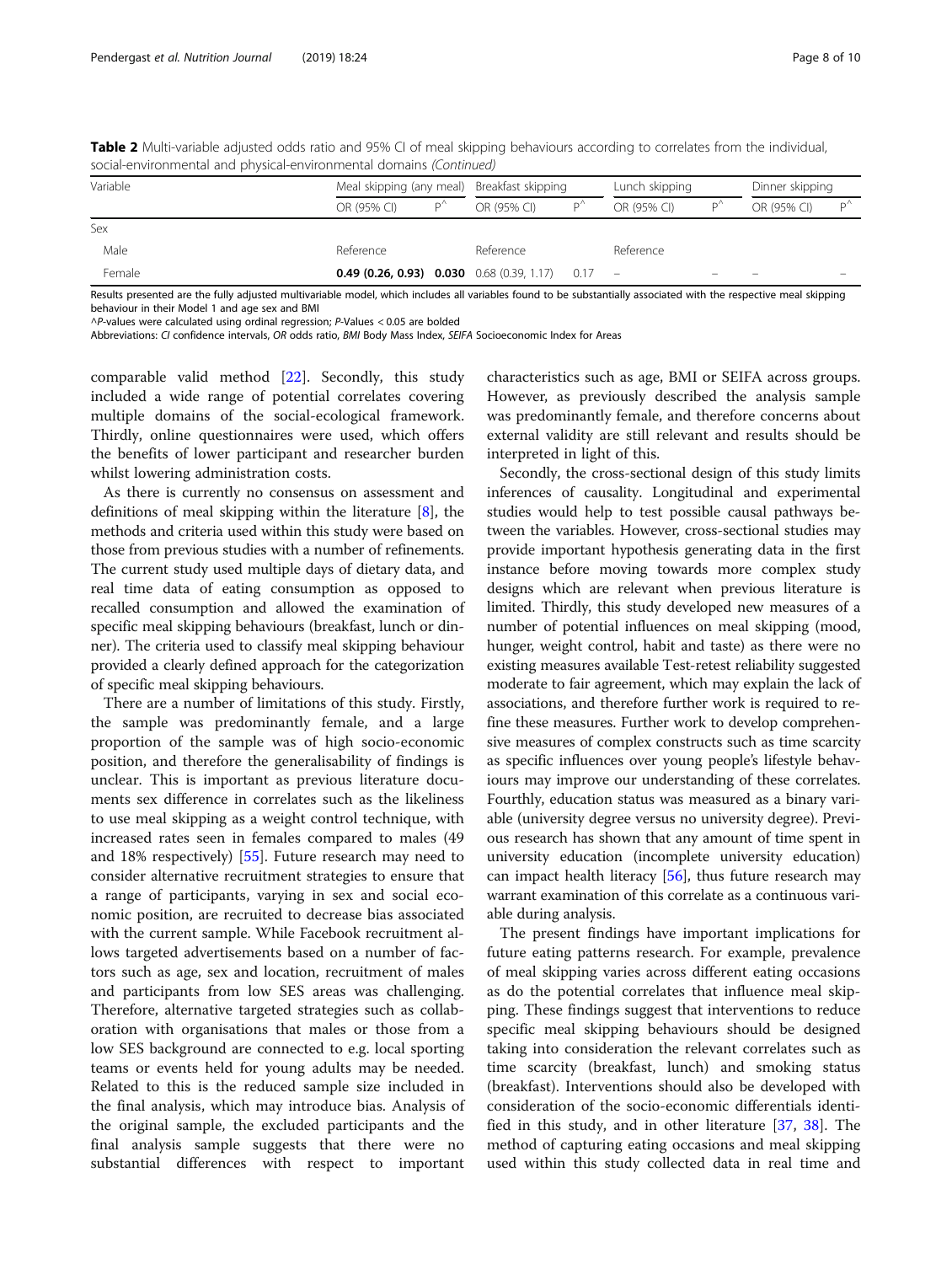<span id="page-8-0"></span>offers a dietary assessment method with less recall bias than food frequency questions; lower participant and researcher burden compared to 24 h recalls and offers an alternate method for measuring meal skipping in future research.

# Conclusion

The current study found that education, smoking and time scarcity were associated with meal skipping, with variation according to the eating occasion. This study adds to the literature by identifying potential targets for interventions aimed at reducing meal skipping in young adults. Further work is required to examine these factors in longitudinal studies, and to develop further measures of potential influences and correlates specific to meal skipping.

# Additional files

[Additional file 1:](https://doi.org/10.1186/s12937-019-0451-5) Table S1. List of the measures and responses considered as potential correlates of meal skipping in young adults grouped according to the social-ecological framework. (DOCX 25 kb)

[Additional file 2:](https://doi.org/10.1186/s12937-019-0451-5) Table S2. STROBE-nut: An extension of the STROBE statement for nutritional epidemiology. (DOCX 28 kb)

#### Abbreviations

BMI: Body Mass Index; IPAQ: International Physical Activity Questionnaire; MEALS: Measuring EAting in everyday Life Study; NHANES: National Health and Nutrition Examination Survey; PA: Physical Activity; SD: Standard deviation; SEIFA: Socio-economic Index for Areas

#### Acknowledgements

Not Applicable.

#### Funding

FJP was supported by an Australian Postgraduate Award Stipend, KML was supported by an Alfred Deakin Postdoctoral Fellowship, AW – None, SAM was supported by an NHMRC Career Development Fellowship Level 2, ID1104636.

#### Availability of data and materials

The datasets used and/or analysed during the current study are available from the corresponding author on reasonable request.

#### Authors' contributions

Conceptualization, FJP, AW and SAM.; Methodology, FJP, AW and SAM; Validation, FJP, AW and SAM; Formal Analysis, FJP; Investigation, FJP; Data Curation, FJP; Writing – Original Draft Preparation, FJP; Writing – Review & Editing, FJP, KML, AW and SAM; Visualization, FJP, KML, AW and SAM; Supervision, KML, AW and SAM; Project Administration, FJP; Funding Acquisition, SAM. All authors read and approved the final manuscript.

# Ethics approval and consent to participate

Ethical approval was granted by the Deakin University Human Ethics Advisory Group, Faculty of Health in February 2015 (HEAG-H 11\_2015). Each participant signed a consent form which had previously received ethics approval.

#### Consent for publication

Not Applicable.

# Competing interests

The authors declare that they have no competing interests.

# Publisher's Note

Springer Nature remains neutral with regard to jurisdictional claims in published maps and institutional affiliations.

# Received: 10 December 2018 Accepted: 27 March 2019 Published online: 03 April 2019

#### References

- Timlin MT, Pereira MA. Breakfast frequency and quality in the etiology of adult obesity and chronic diseases. Nutr Rev. 2007;65(6):268–81.
- 2. Deshmukh-Taskar PR, Nicklas TA, O'Neil CE, Keast DR, Radcliffe JD, Cho S. The relationship of breakfast skipping and type of breakfast consumption with nutrient intake and weight status in children and adolescents: the National Health and nutrition examination survey 1999-2006. J Am Diet Assoc. 2010;110(6):869–78.
- 3. Ma Y, Bertone ER, Stanek EJ, Reed GW, Hebert JR, Cohen NL, et al. Association between eating patterns and obesity in a free-living US adult population. Am J Epidemiol. 2003;158(1):85–92.
- 4. Smith KJ, Gall SL, McNaughton SA, Blizzard L, Dwyer T, Venn AJ. Skipping breakfast: longitudinal associations with cardiometabolic risk factors in the childhood determinants of adult health study. Am J Clin Nutr. 2010;92(6):1316–25.
- 5. Arnett JJ, Žukauskienė R, Sugimura K. The new life stage of emerging adulthood at ages 18–29 years: implications for mental health. Lancet Psychiatry. 2014;1(7):569–76.
- 6. Australian Bureau of Statistics. Australian Health Survey: Nutrition First Results - Foods and Nutrients, 2011–12. Canberra, AUS: The Australian Government; 2014 9th May 2014. Report No.: 4364.0.55.007.
- 7. Agriculture USDo. What we eat in America 2018 [Available from: [https://](https://www.ars.usda.gov/northeast-area/beltsville-md-bhnrc/beltsville-human-nutrition-research-center/food-surveys-research-group/) [www.ars.usda.gov/northeast-area/beltsville-md-bhnrc/beltsville-human](https://www.ars.usda.gov/northeast-area/beltsville-md-bhnrc/beltsville-human-nutrition-research-center/food-surveys-research-group/)[nutrition-research-center/food-surveys-research-group/.](https://www.ars.usda.gov/northeast-area/beltsville-md-bhnrc/beltsville-human-nutrition-research-center/food-surveys-research-group/) Accessed 2 Oct 2018.
- 8. Pendergast FJ, Livingstone KM, Worsley A, McNaughton SA. Correlates of meal skipping in young adults: a systematic review. Int J Behav Nutr Phys Act. 2016;13(1):125.
- Yahia N, Achkar A, Abdallah A, Rizk S. Eating habits and obesity among Lebanese university students. Nutrition J. 2008;7:32.
- 10. Ozilgen S. Gender is correlated with body mass index, eating habits and exercise frequency in students attending a private university in western Turkey. Acta Alimentaria (Budapest). 2011;40(3):400–6.
- 11. Neslişah R, Emine AY. Energy and nutrient intake and food patterns among Turkish university students. Nutr Res Pract. 2011;5(2):117–23.
- 12. Lee JE, Yoon WY. A study of dietary habits and eating-out behavior of college students in Cheongju area. Technol Health Care. 2014;22(3):435–42.
- 13. Lamia Dhia A, Ban FI. Knowledge and practice of dietary habits and healthy lifestyle in a sample of medical and non medical college students in Baghdad. Middle East J Family Med. 2014;12(3):37–47.
- 14. Afolabi W, Towobola S, Oguntona C, Olayiwola I. Pattern of fast food consumption and contribution to nutrient intakes of Nigerian University students. Int J Educ Res. 2013;1(5):1–10.
- 15. Danquah AO, Odjoji Y, Graham-Acquaah S, Steiner-Asiedu M. A pilot study of the dietary and physical activity behaviours of international students: implications for health promotion. Afr J Food Sci. 2010;4(3):86–92.
- 16. Dubois L, Girard M, Potvin Kent M, Farmer A, Tatone-Tokuda F. Breakfast skipping is associated with differences in meal patterns, macronutrient intakes and overweight among pre-school children. Public Health Nutr. 2009;12(01):19–28.
- 17. Nicklas TA, Myers L, Reger C, Beech B, Berenson GS. Impact of breakfast consumption on nutritional adequacy of the diets of young adults in Bogalusa, Louisiana: ethnic and gender contrasts. J Am Diet Assoc. 1998; 98(12):1432–8.
- 18. Willett W. Nutritional epidemiology. New York, USA: Oxford University Press; 2012.
- 19. Sato-Mito N, Sasaki S, Murakami K, Okubo H, Takahashi Y, Shibata S, et al. The midpoint of sleep is associated with dietary intake and dietary behavior among young Japanese women. Sleep Med. 2011;12(3):289–94.
- 20. Sakamaki R, Toyama K, Amamoto R, Liu C-J, Shinfuku N. Nutritional knowledge, food habits and health attitude of Chinese university students– a cross sectional study. Nutr J. 2005;4(1):1.
- 21. Suliga E, Wronka I, Pawlinska-Chmara R. Nutritional habits of Female University students in relation to self-perception of body. Biomed Human Kinetics. 2012;4:98–102.